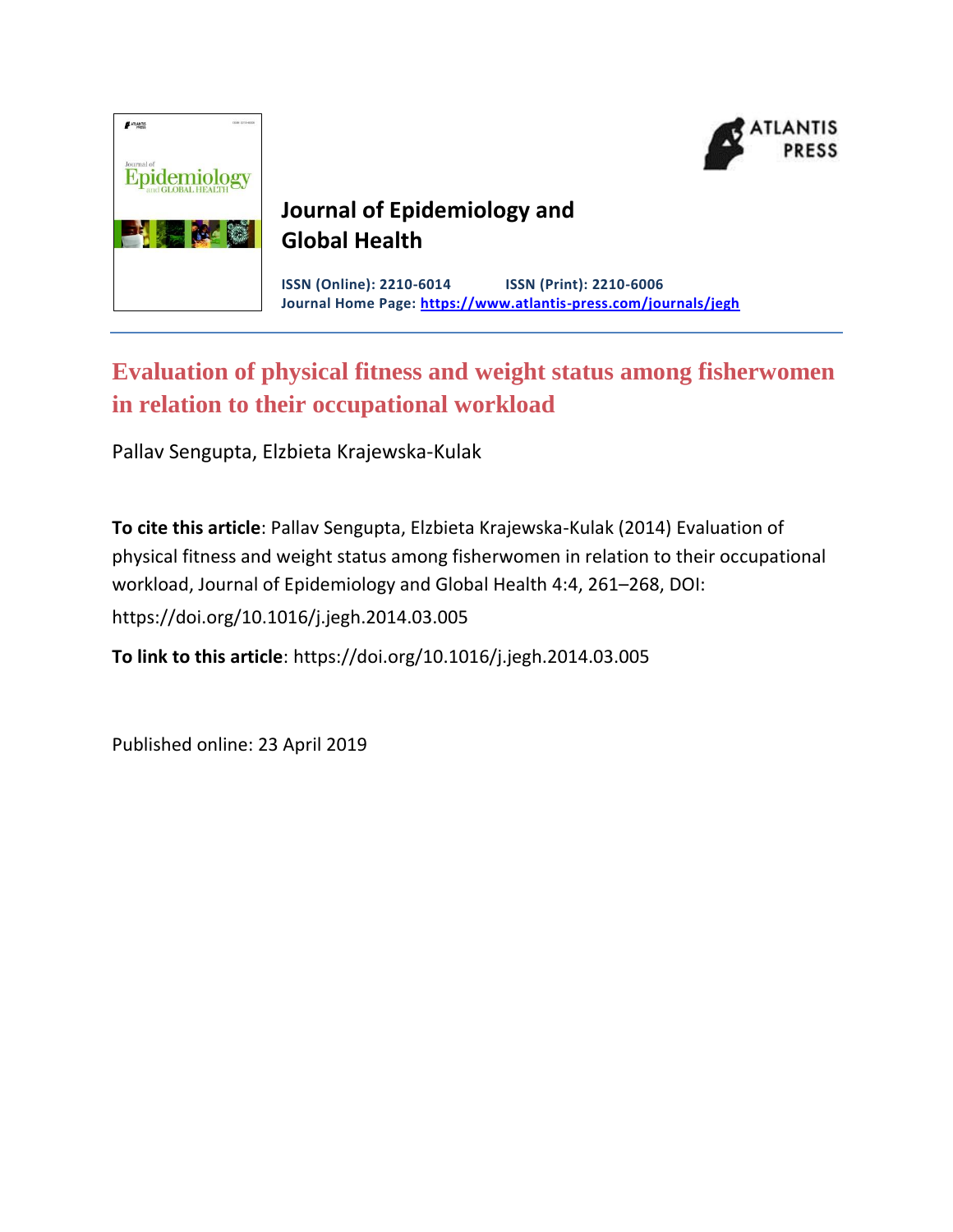



http:// www.elsevier.com/locate/jegh

# Evaluation of physical fitness and weight status among fisherwomen in relation to their occupational workload



Pallav Sengupta <sup>a,</sup>\*, Elzbieta Krajewska-Kulak <sup>b</sup>

a Department of Physiology, Vidyasagar College for Women, University of Calcutta, Kolkata, West Bengal, India

**b** Department of Integrated Medical Care, Medical University of Bialystok, Poland

Received 26 September 2013; received in revised form 15 March 2014; accepted 21 March 2014 Available online 30 April 2014

| <b>KEYWORDS</b><br>Physical fitness;<br>Harvard step test;<br>Anaerobic power;<br>Body fat:<br>Visakhapatnam | Background: Fisherwomen contribute significantly to the coastal econ-<br><b>Abstract</b><br>omy of Eastern India; however, data about their physical fitness and weight status<br>are scant.<br>Objectives: The present cross-sectional study was designed to investigate cardio-<br>respiratory fitness and weight status of fisherwomen, which may be influenced by<br>their occupational workload, using morphometric and anthropometric measures.<br>Methods: The study was conducted among young fisherwomen (mean age 23.7 years)<br>randomly selected from Araku, Visakhapatnam, Andhra Pradesh, and among young<br>women who are not engaged in the fishing industry but are residents of Araku, who served<br>as controls (mean age 21.3 years). Measurements of body composition included several |
|--------------------------------------------------------------------------------------------------------------|-------------------------------------------------------------------------------------------------------------------------------------------------------------------------------------------------------------------------------------------------------------------------------------------------------------------------------------------------------------------------------------------------------------------------------------------------------------------------------------------------------------------------------------------------------------------------------------------------------------------------------------------------------------------------------------------------------------------------------------------------------------------------------------------------------------|
|                                                                                                              | anthropometric variables, while physical efficiency parameters included a physical fitness<br>index (PFI), $VO_{2max}$ , total energy expenditure, and anaerobic capacity.                                                                                                                                                                                                                                                                                                                                                                                                                                                                                                                                                                                                                                  |

Abbreviations: BC, Buttock Circumference; BMI, body mass index; BSA, body surface area; CC, Calf Circumference; CED, chronic energy deficiency; CHD, coronary heart diseases; FPA, female physical attractiveness; HST, Harvard step test; MUAC, Mid Upper Arm Circumference; PBF, Percentage of body fat; PFI, physical fitness index; SDA, specific dynamic action; TC, Thigh Circumference; TEE, total energy expenditure;  $VO<sub>2max</sub>$ , maximal aerobic capacity; WC, Waist Circumference; WHR, waist-to-hip ratio.

Corresponding author. Address: Department of Physiology, Vidyasagar College for Women, University of Calcutta, 39, Sankar Ghosh Lane, Kolkata 700 006, West Bengal, India. Tel.: +91 33 22418887.

E-mail addresses: [pallav\\_cu@yahoo.com](mailto:pallav_cu@yahoo.com) (P. Sengupta), [elzbieta.krajewska@wp.pl](mailto:elzbieta.krajewska@wp.pl) (E. Krajewska-Kulak).

#### <http://dx.doi.org/10.1016/j.jegh.2014.03.005>

2210-6006/ @ 2014 Ministry of Health, Saudi Arabia. Published by Elsevier Ltd.

This is an open access article under the CC BY-NC-ND license (http://creativecommons.org/licenses/by-nc-nd/4.0/).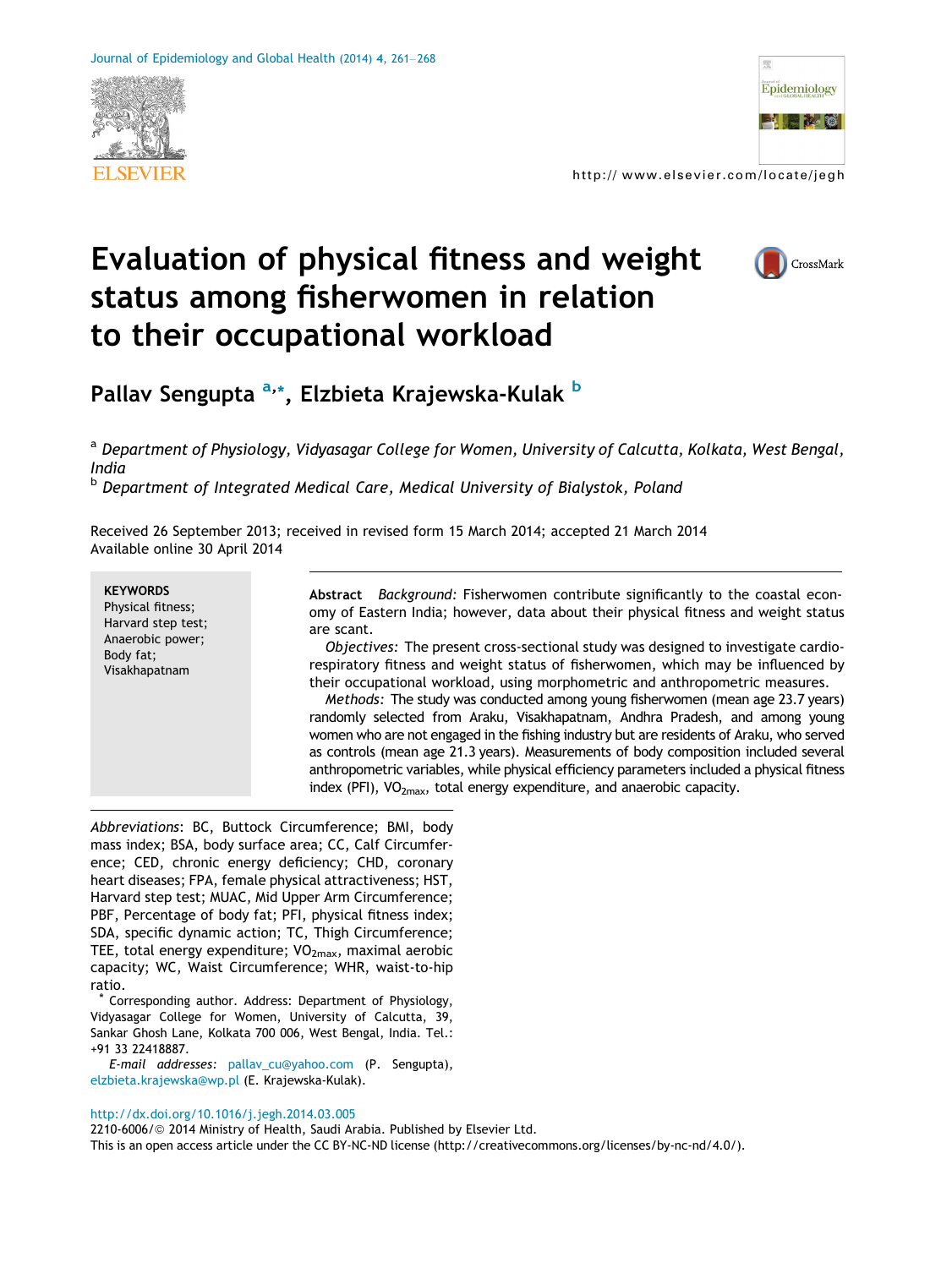Results: A significant difference ( $p < 0.05$ ) in body mass index (BMI), body surface area (BSA), body fat percentage, diastolic blood pressure, fitness index, total energy expenditure, and anaerobic power was found in fisherwomen compared with controls. Analysis of collected data showed that the majority of the fisherwomen studied have a normal range of BMI (42%), but 6% of them were found to be mildly overweight. They also showed lower fat mass (13.5  $[\pm 3.87]$  kg) and lower waist-to-hip ratio (WHR) and conicity index. Additionally, they were found to have a moderate level of physical fitness (64.3  $[t1.97]\%$ ) and a higher total energy expenditure (4.92 [±0.52] k.cal.min $^{-2}$ ).

Conclusion: This study implies that physical fitness and weight status of young fisherwomen in Eastern India are influenced by their occupational workload.

ª 2014 Ministry of Health, Saudi Arabia. Published by Elsevier Ltd. This is an open access article under the CC BY-NC-ND license (http://creativecommons.org/licenses/ by-nc-nd/4.0/).

### 1. Introduction

The fisheries sector occupies a very important place in the socioeconomic development of a country  $[1]$ . It has been recognized as a powerful income and employment generator as it stimulates the growth of a number of subsidiary industries. It is also a source of cheap and nutritious food besides being a foreign exchange earner. Most importantly, it is the source of livelihood for a large section of the economically backward population of a country. Thus, fisheries form the most important resource for communities inhabiting coastal regions, and it provides a major source of livelihood for them [\[1\].](#page-7-0)

In India, women constitute about 50% of the population and comprise one-third of the labor force. Women contribute significantly to the fishery sector of the Indian economy. Out of the 5.4 million active fisher folk in India, 3.8 million (70.4%) were fishermen and 1.6 million (29.6%) were fisherwomen  $[2]$ . Besides attending to routine family chores, coastal women also support the fisheries sector through their involvement in various operations of small-scale fisheries ([Table 1](#page-3-0)). Women constituted an estimated 25% of the labor force in pre-harvest activities of fish, 60% in export marketing, and 40% in internal marketing [\[3\].](#page-7-0) Women are also actively involved in the collection of bivalves and their marketing to ornamental deal-ers and lime collectors [\[1\].](#page-7-0) In Visakhapatnam (the Jewel of the East Coast), the residents are mainly engaged in agriculture, fishery, animal husbandry and industries. Fishery is an important economic activity of this district; the fisher population is spread over about 59 fishery villages and hamlets along the coastline stretching to a length of 132 km, covering 11 coastal mandals (districts). About 13,000 fisher families eke out their livelihood from marine, inland and brackish water fishing  $[4]$ . Fishing communities are almost solely dependent on the sea resources for their livelihood and the roles a fisherwoman plays are integral to the maintenance and economic prosperity of the family. Women are mostly engaged in peeling, trading, processing and various other activities in the post-harvest sector of fisheries.

The people residing in the coastal regions of Visakhapatnam who are engaged in the fishing industry are supposed to be affected by the workload of this energy-demanding occupation on their physical fitness [\[5\]](#page-7-0). Thus, it is evident that their occupation demands a higher level of physical fitness, but the physical fitness data of fisherwomen of India are quite scanty. In adults, a low level of physical fitness (mainly cardiorespiratory fitness) seems to be a stronger predictor of both cardiorespiratory and all-cause mortality than any other well-established risk factors  $[6,7]$ . Thus, the present study focuses attention on determining the physical efficacy of the local people engaged in the fishing industry and also on determining the influence of the occupational workload over certain fitness parameters of young women engaged in the fishing industry and who reside in Araku valley in Visakhapatnam district. Thus, this study was carried out to test the hypothesis that physically demanding occupations have an influence over the physical fitness pattern of workers.

#### 2. Methods and materials

Respondents of this small-scale study included young women of Araku valley, Visakhapatnam. Respondents were divided into two groups: for the first group, 50 young fisherwomen (aged  $23.7 \pm 2.85$  years) of the Araku valley of Visakhapatnam District, Andhra Pradesh, were randomly selected to participate. In the second group, 50 age- and sex-matched control subjects (aged  $21.3 \pm 2.34$  years) were also randomly selected from the Araku Valley to minimize the ethnicity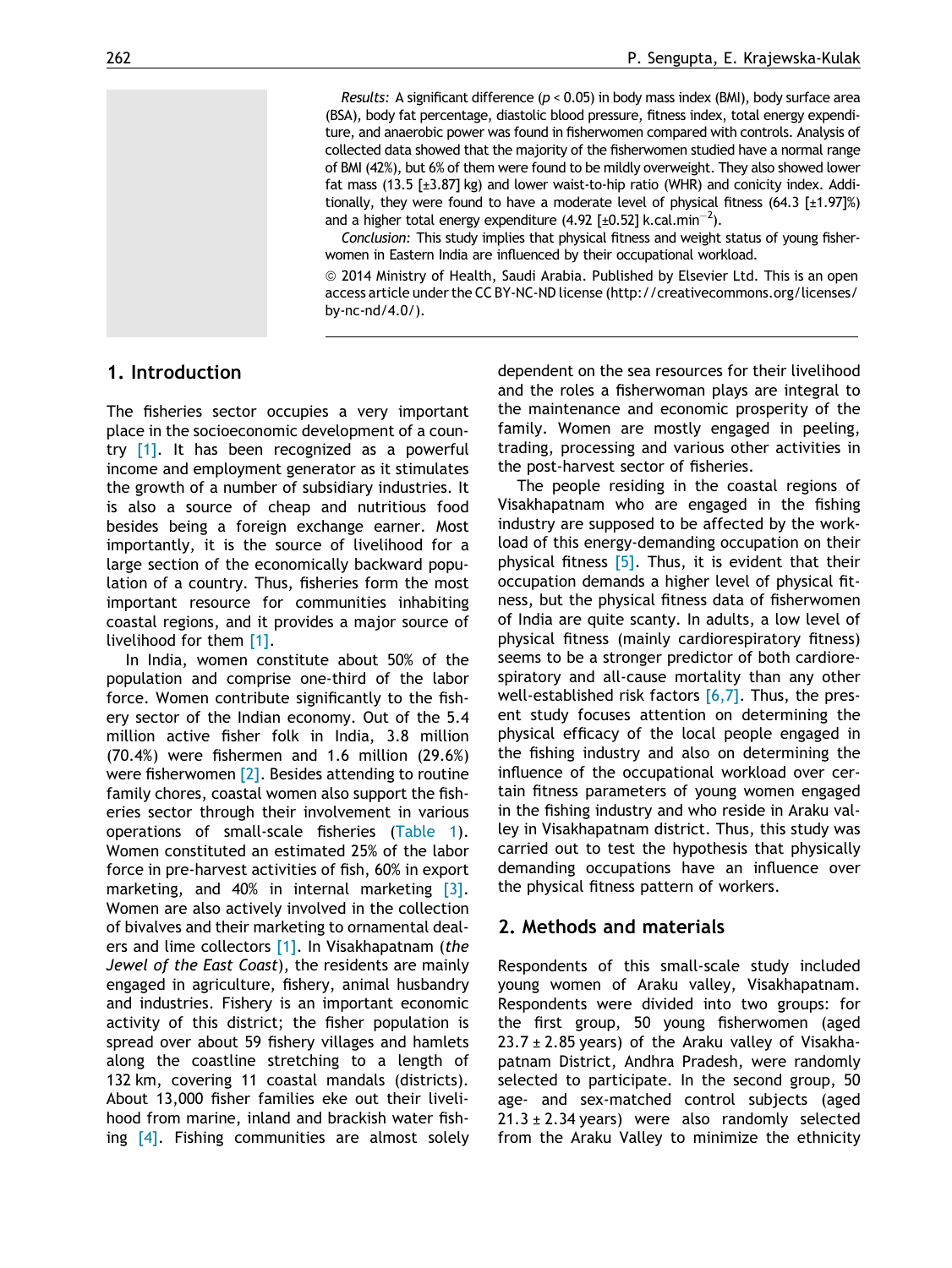<span id="page-3-0"></span>

|  | <b>Table 1</b> Women's range of work within the fisheries and within the fishing communities. |  |
|--|-----------------------------------------------------------------------------------------------|--|
|--|-----------------------------------------------------------------------------------------------|--|

| As workers within the<br>fisheries (paid and<br>unpaid)                                                                              | Women may work in fish marketing, in the preparation of bait, making and<br>repairing nets, collecting crabs and shellfish, gathering and cultivating<br>seaweed and algae, in smoking, salting and drying fish, and, in rare cases,<br>fishing. They may also work in aquaculture farms. Often ignored is the 'liaison<br>work' many wives of fishermen undertake on behalf of their fishermen<br>husbands, such as dealing with financial institutions for credit for fisheries<br>operations                                                     |
|--------------------------------------------------------------------------------------------------------------------------------------|-----------------------------------------------------------------------------------------------------------------------------------------------------------------------------------------------------------------------------------------------------------------------------------------------------------------------------------------------------------------------------------------------------------------------------------------------------------------------------------------------------------------------------------------------------|
| As workers in<br>processing plants<br>As those responsible<br>for the family and<br>community<br>As workers outside<br>the fisheries | Women are very active in the processing sector, as either part-time or full-<br>time workers in processing plants, or workers under sub-contracting systems<br>Women, as everywhere else, are almost entirely responsible for the care and<br>nurture of the family. Where the men stay away fishing for long periods,<br>women run the household in the absence of their husbands<br>Often, women of coastal fishing communities take on activities outside of the<br>fishery that give them some form of stable monetary income, since the income |
|                                                                                                                                      | from the fishery is inherently unstable and unpredictable                                                                                                                                                                                                                                                                                                                                                                                                                                                                                           |

differences. Control subjects included students or housewives of nearby villages of the same socioeconomic class who were not engaged in any type of fishery-related jobs. The entire experimental protocol was explained to them to allay their apprehensions. Consent from each participant was taken for conducting the study and the experiments were carried out following Institutional ethical permission. Subjects were instructed to take their last meal at least two hours before conducting the test in order to avoid the specific dynamic action (SDA) of food. All the experiments were carried out, and measurements were taken at a temperature of 20 $-$ 25  $^{\circ}$ C and a relative humidity of about 45–50% in the winter season in India to avoid the seasonal influence on fitness patterns. To minimize the experimenter bias, each measurement was taken three times, and the mean was represented as the final result.

The body mass index (BMI) was measured by the following formula  $[8,9]$ : BMI = mass  $(kg)$ / (Height in  $m^2$ ). Body fat percentage was also estimated by a predictive formula using BMI, age and gender [\[10\]](#page-7-0): Adult Body Fat %  $(PBF) = (1.20 \times BMI) + (0.23 \times Age) - 5.4$  (for female subjects). This formula has the variability of  $5-10\%$  [\[10\]](#page-7-0). The formula of Banerjee and Sen was used for estimating body surface area (BSA) [\[11\]](#page-8-0).

The resting heart rate was recorded after five minutes of rest at carotid pulse. When two successive heart rate scores become equal, then it was considered as the resting heart rate [\[12\]](#page-8-0). Arterial blood pressure was measured by using a sphygmomanometer [\[13\].](#page-8-0)

The physical fitness index (PFI) was calculated by measuring the heart rate after performing the Harvard step test (HST) developed by Brouha et al. [\[14\]](#page-8-0). It was first developed in the Harvard Fatigue Laboratories using the long form of the PFI equation, but, following modified HST under Indian conditions, using a stool 51 cm high and stepping up and down at a rate of 30 cycles/minute for 3 min or up to exhaustion. Exhaustion is defined as when the subject cannot maintain the stepping rate for 15 s. After completion of the test, peak heart rate was recorded, and the recovery pulse was counted at  $1-1.5$ ,  $2-2.5$  and 3–3.5 min of recovery. Then the duration of exercise (in seconds) was divided by the sum of recovery heart rates to get the PFI. This is generally expressed in percent values. It has also provided a reference range that if the PFI value (%) is below 40, the fitness of the subject is very poor; if it is 41–50, the physical fitness is poor; if it is 51–60, the fitness is average; 61–70 indicates good fitness; 71–80 indicates very good physical fitness; and a PFI value (%) above 80 shows excellent fitness. Harvard step test for PFI has the variability of  $5-10\%$  [\[14\].](#page-8-0)

To calculate the anaerobic power, Margaria Double Step test was carried out  $[15]$ . It is a short-term anaerobic test or a power test in which the subject climbs two steps at a time; the height of the stairs is measured by a measuring tape. To calculate the anaerobic power, the height of ascent, the body weight, and the duration (seconds) are noted by the stopwatch. The work done is calculated by the following formulae: Work done  $(kg/meter) =$ body weight  $\times$  height of ascent  $\times$  0.002342. Then the work done was divided by the duration of the work (in seconds) to get anaerobic power (kg/ meter/s). Margaria Double Step test for anaerobic power has the variability of 5–6% [\[15\].](#page-8-0)

 $VO<sub>2max</sub>$  was estimated by using peak and resting heart rates [\[16\]](#page-8-0). Total energy expenditure (TEE) has also been determined by another predictive formula using peak heart rate scores recorded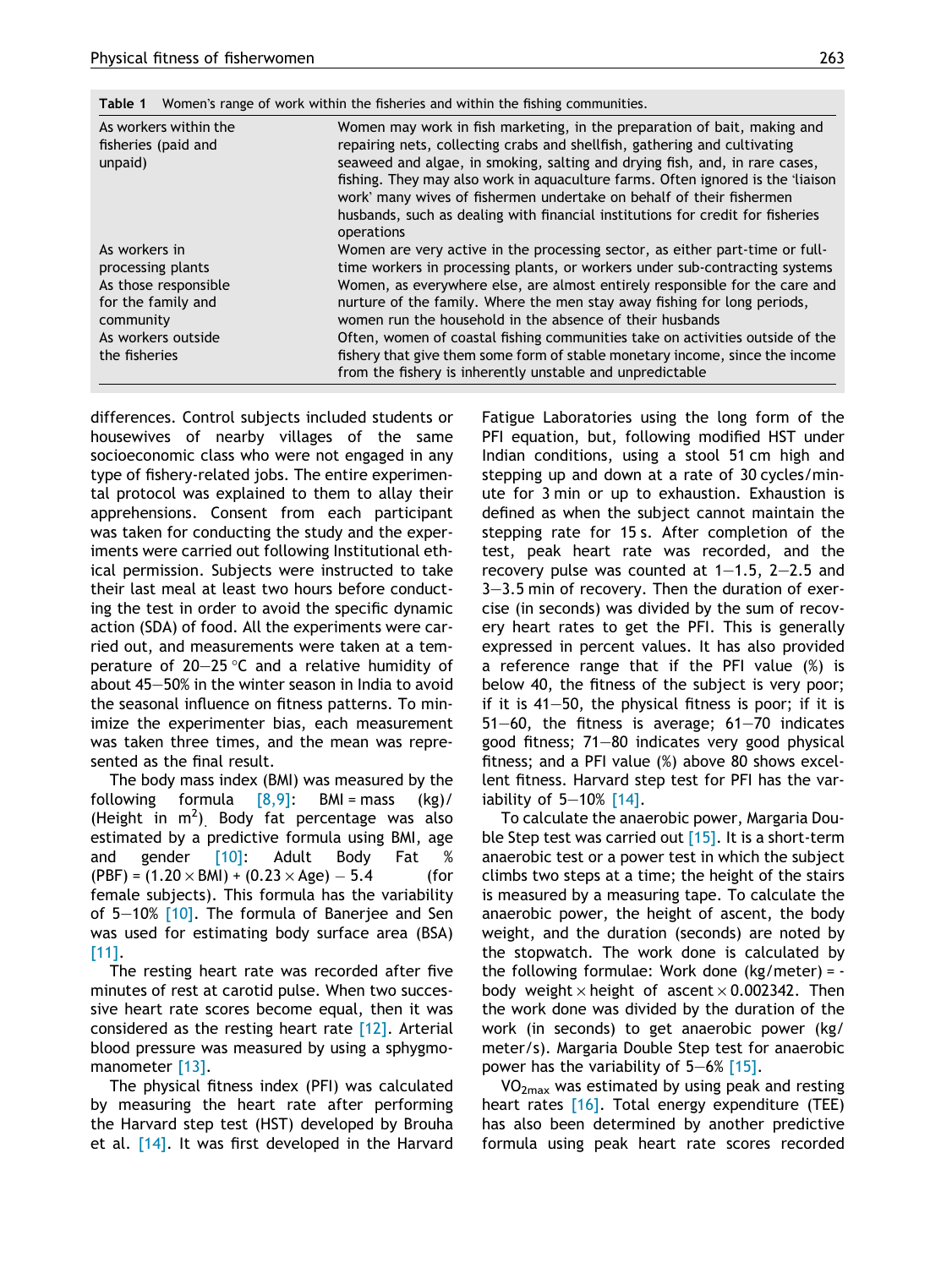during HST  $[17]$ : TEE (kcal min<sup>-2</sup>) = -1.42 +  $(0.045 \times$  peak heart rate).

Circumference measures were taken around the midpoint of the upper arm (MUAC), thigh (TC), calf muscle (CC), waist (WC) and buttock (BC) by anthropometric tape. WC and BC are used to predict the body fat content. Eleven derived variables–body surface area (BSA), body mass index (BMI), body adiposity index (BAI), fat mass (FM), fat mass index (FMI), fat free mass (FFM), fat free mass index (FFMI), waist-to-height ratio (WHTR), waist-to-hip ratio (WHR), MUAC-to-height ratio (MHR) and conicity index (CI)–were included. All anthropometric measurements were made by using standard anthropometric techniques [\[18\].](#page-8-0)

All used formulae are as follows [\[18\]](#page-8-0).

FM  $(kg)$  = body weight  $(kg)$  [PBF/100].

FFM  $(kg)$  = weight  $(kg)$  – FM  $(kg)$ .

FMI (kg/m<sup>2</sup>) = [FM (kg)/height<sup>2</sup> (m<sup>2</sup>)].

FFMI (kg/m<sup>2</sup>) = FFM / height<sup>2</sup> (m<sup>2</sup>).

BAI = [hip circumference (cm)/(height  $\sqrt{\text{height}}$ )] – 18.

CI = Waist circumference (m)/0.109  $\sqrt{\text{weight}}$  (kg)/  $\sqrt{$ height (m).

Results were expressed as mean (±SD). If differences between groups were established, the values of the treated groups were compared with those of the control group by a modified t-test. To carry out the analysis of the data statistically SPSS v.15.0 and MS-Excel v.2013 were used. A value of  $p < 0.05$  was interpreted as statistically significant [\[19\]](#page-8-0).

## 3. Results

[Table 1](#page-3-0) describes the work roles of fisherwomen in the fishing industry. They are engaged in different levels of fishery and at processing units in the industry. In Table 2, the sociodemographic data of the studied population are represented. The results of both physical and physiological parameters are represented in [Table 3.](#page-5-0) The height (cm) and body weight (kg) of 50 control female subjects are 157.2  $\pm$  4.23 and 54.9  $\pm$  5.14, respectively, and those of young fisherwomen of the Araku valley are 153.5  $\pm$  2.09 and 46.2  $\pm$  4.18, respectively. The anthropometric parameters that indicate the weight status of the studied population based on PBF, WC, and WHR are presented in [Table 3](#page-5-0), which also represents comparative aspects of physical variables (BSA and BMI). Fisherwomen were found to have significantly lower BMI values [19.6  $(\pm 2.61)$  kg/m<sup>2</sup>] than the control subjects [22.2  $(\pm 3.03)$  kg/m<sup>2</sup>]. The results indicate moderate

|  | Table 2 Socio-demographic data of fisherwomen of |  |  |
|--|--------------------------------------------------|--|--|
|  | Araku valley, Visakhapatnam District.            |  |  |

| Total population (As per 2001 census)    | 55,959  |
|------------------------------------------|---------|
| <b>Total males</b>                       | 28,277  |
| <b>Total females</b>                     | 27,682  |
| Growth(1991-2001)                        | 15.36%  |
| Total no. of women involved with fishery | 20,493  |
| and related jobs                         |         |
| Per capita income (Rs.)                  | 8455.25 |
| Total literacy rate                      | 44%     |
| Total percentage of fish eaters          | 65      |

body weight with respect to height in female fishers (according to WHO weight-to-height tables), but the fat distribution is quite higher in non-fishing female residents of Araku. The cutoff points for obesity were adopted as recommended by Dudeja et al.  $[20]$  for PBF ( $\geq 30.0\%$ ), Dasgupta and Hazra [\[21\]](#page-8-0) for WC ( $\geq$  72.0 cm), and Rahim et al. [\[22\]](#page-8-0) for WHR ( $\geqslant$  0.85). PBF (though <30.0%), FM, FMI, and BAI are higher in control females, which indicate an increased inclination toward being overweight.

[Table 3](#page-5-0) also represents several common physical fitness variables of female fishers. Based on their PFI, they showed good physical fitness (i.e., between the cutoff values of 61 and 70) [\[14\]](#page-8-0). But in all other parameters, they were within the normal range. The two groups showed significant differences for almost all these parameters. It also represents the comparative aspect of anaerobic power, total energy expenditure, and predicted aerobic capacity (VO<sub>2max</sub>). Young fisherwomen of Araku demonstrated greater anaerobic power and  $VO<sub>2max</sub>$ , but less expenditure of energy for a specific task than did the control subjects. Strenuous physical activity requires enormous bodily movement produced by the skeletal muscles that requires energy expenditure. Individuals who use less energy than others for a specific kind of work are said to be more fit. In this study, for the same kind of work as performed by both groups (control and fisherwomen) in HST for 3 min, fisherwomen were found to exert less energy than control subjects, which indicates that their level of physical fitness is higher than that of the control subjects.

The frequency of overweight and underweight fisherwomen is presented in [Table 4](#page-6-0). The overall prevalence of obesity (BMI > 30.00) was completely absent in the studied sample (both in normal residents, as well in fisherwomen); only 6% of the fisherwomen were found to be mildly overweight compared with the control group (14%). However, most of the fisherwomen were found to be within the normal range for body weight, on the basis of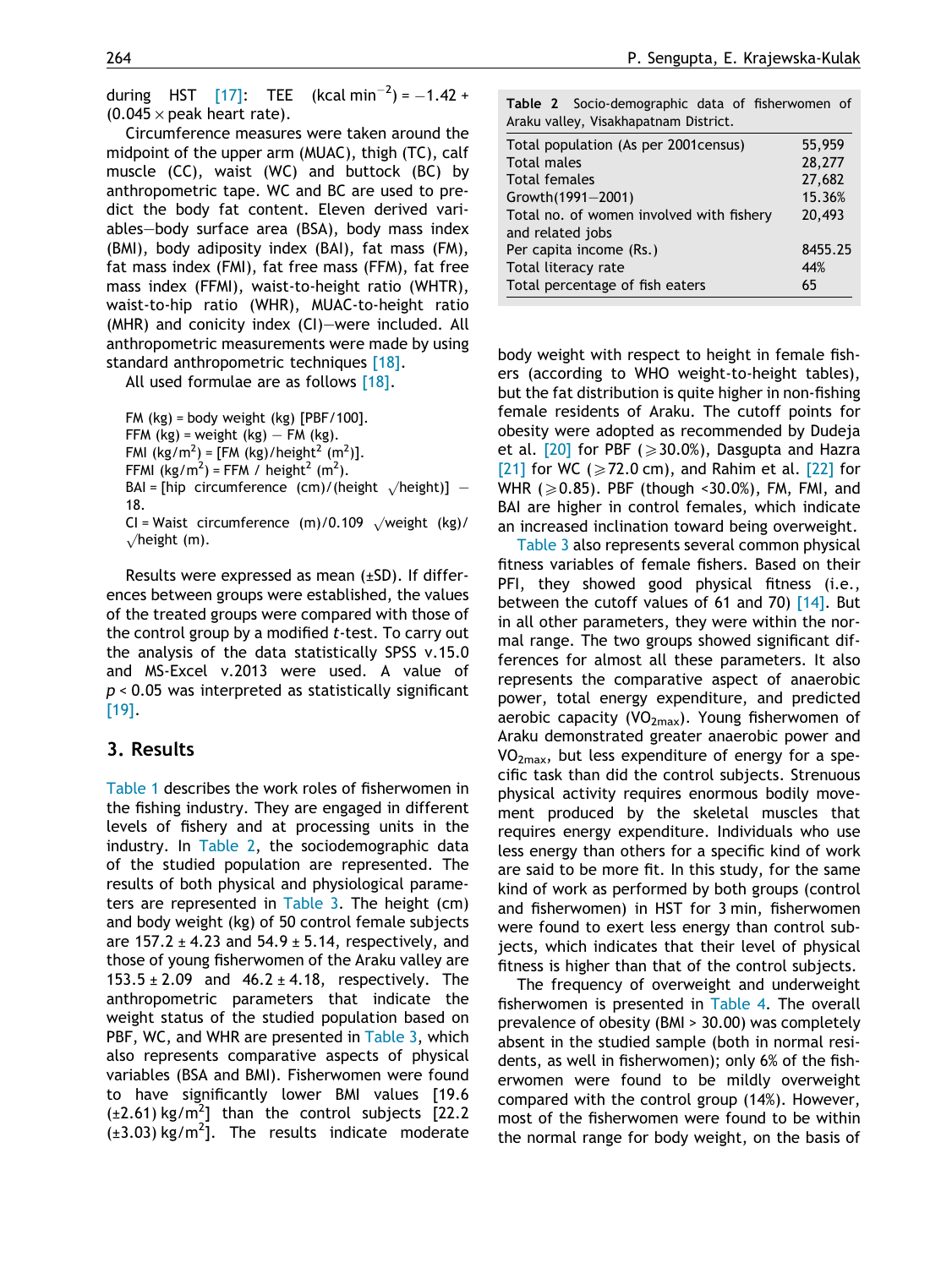<span id="page-5-0"></span>

|                                               | Control |           | Fisherwomen       |           | $p$ values |
|-----------------------------------------------|---------|-----------|-------------------|-----------|------------|
|                                               | Mean    | <b>SD</b> | Mean              | <b>SD</b> |            |
| Age (years)                                   | 21.3    | 2.34      | $23.7^{NS}$       | 2.85      | 0.101      |
| <b>Body composition</b>                       |         |           |                   |           |            |
| BMI $(kg/m^2)$                                | 22.2    | 3.03      | $19.6^*$          | 2.61      | 0.024      |
| <b>PBF</b> (%)                                | 26.1    | 2.70      | $23.52*$          | 3.66      | 0.027      |
| BSA $(m^2)$                                   | 1.54    | 0.32      | $1.41*$           | 0.24      | 0.048      |
| Physiological parameters                      |         |           |                   |           |            |
| Resting heart rate (beats/min)                | 78.6    | 7.14      | $84.1^{\dagger}$  | 5.41      | 0.031      |
| Systolic blood pressure (mm of Hg)            | 121.2   | 3.54      | $118.0^{NS}$      | 4.99      | 0.069      |
| Diastolic blood pressure (mm of Hg)           | 82.2    | 5.16      | $78.3^{\dagger}$  | 4.50      | 0.043      |
| PFI (%)                                       | 57.6    | 3.90      | $64.3^{\dagger}$  | 1.97      | 0.003      |
| Anaerobic power $(kg.m^{-1}.sec^{-1})$        | 11.7    | 3.42      | $14.2^{#}$        | 3.21      | 0.038      |
| VO <sub>2max</sub> (ml/kg/min)                | 31.0    | 2.33      | $35.0^{#}$        | 3.57      | 0.033      |
| Energy expenditure (k.cal.min <sup>-2</sup> ) | 5.61    | 0.72      | $4.92^{#}$        | 0.52      | 0.007      |
| Adipocity measures                            |         |           |                   |           |            |
| Fat mass (kg)                                 | 14.3    | 4.18      | $13.5^{\dagger}$  | 3.87      | 0.037      |
| Fat mass index $(kg/m^2)$                     | 6.09    | 1.88      | $5.70^{\dagger}$  | 1.77      | 0.021      |
| Fat free mass (kg)                            | 50.6    | 4.08      | $33.1^{\dagger}$  | 4.26      | 0.024      |
| Fat free mass index ( $\text{kg/m}^2$ )       | 17.29   | 1.68      | $15.30^{\dagger}$ | 1.86      | 0.077      |
| Body adipocity index                          | 34.08   | 5.46      | $30.09^{\dagger}$ | 4.62      | 0.046      |
| Waist-to-hip ratio (WHR)                      | 0.87    | 0.02      | $0.84^{\dagger}$  | 0.03      | 0.043      |
| Waist-to-height ratio (WHTR)                  | 0.45    | 0.01      | $0.42^{NS}$       | 0.02      | 0.546      |
| MUAC-for-height (MHR)                         | 0.14    | 0.01      | $0.12^{NS}$       | 0.02      | 0.483      |
| $C$ -index                                    | 1.07    | 0.06      | $1.02^{\dagger}$  | 0.06      | 0.034      |
| Morphometric characters                       |         |           |                   |           |            |
| Mid Upper Arm Circumference (cm)              | 22.2    | 2.91      | $20.5^{NS}$       | 2.52      | 0.093      |
| Thigh Circumference (cm)                      | 42.3    | 3.90      | $39.0^5$          | 2.13      | 0.046      |
| Calf Circumference (cm)                       | 28.6    | 3.20      | $27.6^{NS}$       | 3.03      | 0.123      |
| Waist Circumference (cm)                      | 70.4    | 6.80      | $66.3^{5}$        | 5.22      | 0.047      |
| <b>Buttock Circumference (cm)</b>             | 80.3    | 5.73      | 78.9NS            | 4.62      | 0.076      |

Values are mean  $\pm$  SD ( $n_1$  =  $n_2$  = 50); values bearing superscripts are significantly different; NS = not significant.

BMI. Among 50 fisherwomen, 42% had a BMI within the normal range. Here it should be mentioned that all these estimations are based on an indirect technique, i.e., anthropometry and the International Classification of BMI cutoff points [\[23\].](#page-8-0)

## 4. Discussion

Among fisherwomen of the coastal areas of Visakhapatnam, who, according to Dehadrai, work as 'invisible farmers' in spite of producing food in terms of value, volume, and hours in fishery and allied activities  $[3]$ , physical parameters indicate that their body compositions (BMI, BSA, PBF) showed significant differences compared with a control group of their peers. Their body weights were found to be significantly lower than those of young females who served as controls. Young fisherwomen were also found to have significantly less PBF than the sedentary population (Table 3), which may be attributable to their age; hence, they have a propensity for being lean rather than obese [\[24\]](#page-8-0). In Andhra Pradesh, more than 30.8% of women are reported to be underweight, a percentage that ranks Andhra Pradesh number 14 among the 28 states of India  $[25]$ . Concomitantly, their BMI values are also found to be significantly lower. It has been reported previously that the women of the East Coast of India who are engaged in fishery and fishing related occupations, irrespective of their status, spend more than 14–18 h daily at hard, monotonous work [\[26\]](#page-8-0). It has also been reported that there is a severe chronic energy deficiency (CED) in fisherwomen [\[3\]](#page-7-0).

[Table 4](#page-6-0) presents the distribution of all subjects according to BMI classification. BMI is considered a better index for assessing obesity because it eliminates the need for height–weight tables and is independent of type of body frame; furthermore, it can be used to estimate the prevalence of obes-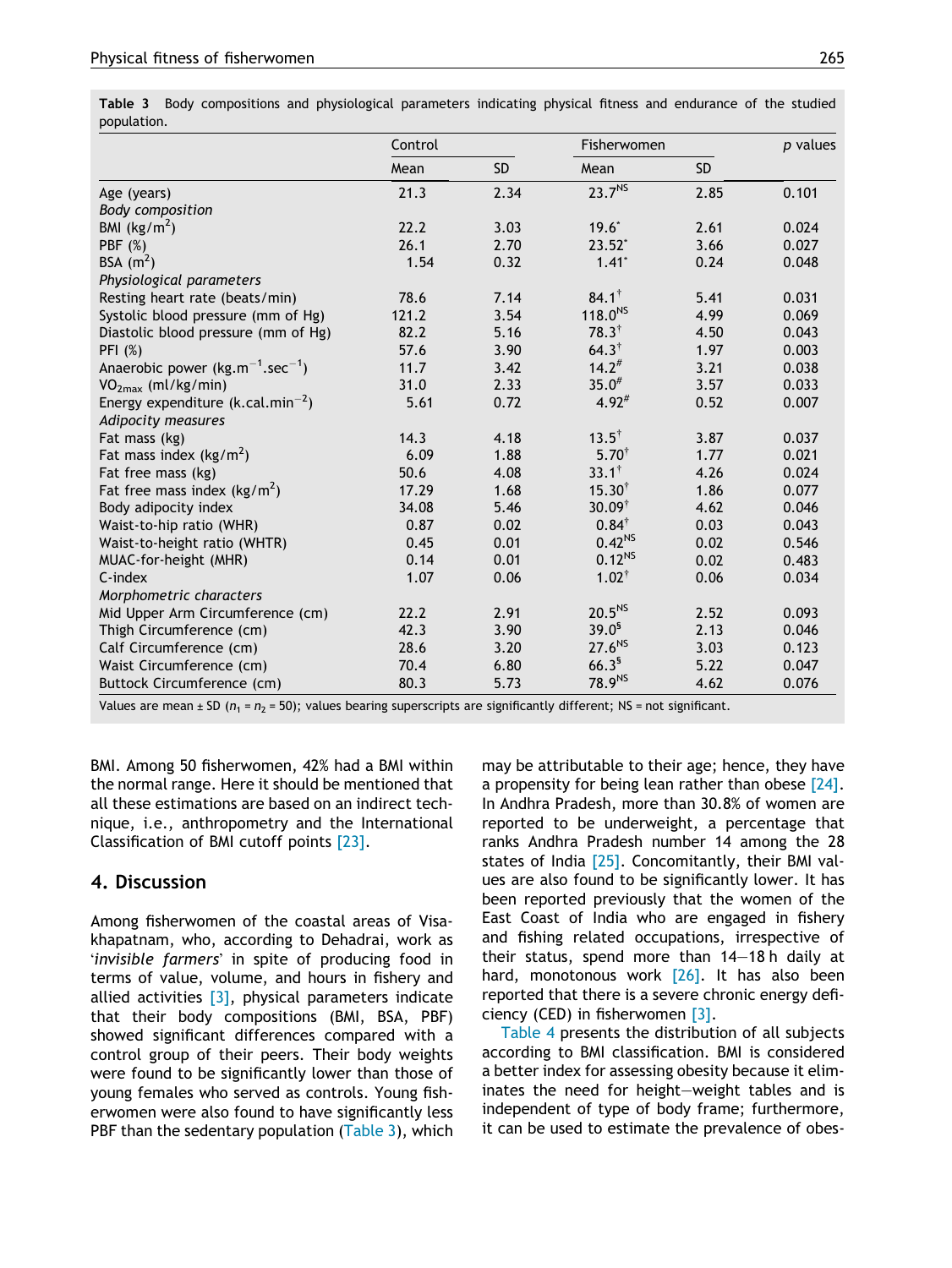<span id="page-6-0"></span>

|         | Table 4 Distribution of BMI and prevalence of thinness |                       |          |                                                    |              | and obesity among fisherwomen of Visakhapatnam, Andhra Pradesh. |              |                            |                                                             |                   |
|---------|--------------------------------------------------------|-----------------------|----------|----------------------------------------------------|--------------|-----------------------------------------------------------------|--------------|----------------------------|-------------------------------------------------------------|-------------------|
| Group   | Sample size Overweight (and obesity)                   |                       |          |                                                    |              | Normal                                                          |              | Underweight (thinness)     |                                                             |                   |
|         |                                                        |                       |          | Grade III: severe Grade II: moderate Grade I: mild |              |                                                                 |              |                            | Grade I: mild<br>Grade I: mild                              | Grade III: severe |
|         |                                                        | $(BM \rightarrow 40)$ |          | (BMI 30-39.99)                                     |              |                                                                 |              |                            | (BMI 25−29.9) (BMI 18.5−24.9) (BMI ≺18.49) (BMI 17.0−18.49) | (BMI 16.0-16.99)  |
| Control | 50 (100)                                               |                       | (0.00)   | $(0.00)$ 7                                         | $(14.00)$ 42 |                                                                 | (84.00)      | (2.00)                     | (0.00)                                                      |                   |
|         | Fisherwomen 50 (100)                                   |                       | (0.00) 0 | $(0.00)$ 3                                         | $(6.00)$ 21  |                                                                 | $(42.00)$ 14 | $- (28.00)$ 1 <sup>1</sup> | (22.00)                                                     | (0.00)            |
|         | Figures in parenthesis indicates percentage.           |                       |          |                                                    |              |                                                                 |              |                            |                                                             |                   |

ity within a population  $[27]$ . Therefore, in the present study, the body composition of female fishers was calculated according to the critical limits of BMI as recommended by WHO [\[27\].](#page-8-0) Although only 2% of the fisherwomen are reported to be severely underweight, it is of great concern that the percentage of underweight females is greater among fisherwomen (28% mildly, 22% moderately, and 2% severely underweight) than controls, which is reflective of their poor nutritional status. However, it was also observed that most of the fisherwomen have a normal BMI (42%), but the results of control females indicated a higher propensity for obesity than fisherwomen. In this

present study, it has been found that control subjects who are not exposed to such heavy workloads tend to be obese more often than

fisherwomen (14% of overweight females are found in the control group and 6% among fisherwomen). Physical fitness comprises two related concepts: general or static fitness (a state of health or well-being) and specific dynamic fitness (related to task-oriented fitness). In this context, aerobic capacity ( $VO<sub>2max</sub>$ ) has widely been considered to be a reliable and valid measure of physical (cardio-respiratory) fitness [\[28\]](#page-8-0) and endurance; as  $VO<sub>2max</sub>$  increases, this indicates greater respiratory capacity and thus better cardio-respiratory fitness. In this cross-sectional study, a significantly higher  $VO<sub>2max</sub>$  was observed in fisherwomen. Such physical differences may be attributed to their lifestyle and occupational needs, which require extra energy expenditure for their daily activities, resulting in some adaptive changes [\[29\]](#page-8-0). However, the results of the present study show that changes in systolic and diastolic blood pressure, as recorded, were not concomitant with the earlier findings of Astrand [\[16\]](#page-8-0) and Kanstrup et al. [\[30\].](#page-8-0) In the present investigation, both systolic and diastolic blood pressures were found to be lower in fisherwomen, among which only diastolic pressure showed significant differences in subjects. In contrast, the earlier studies of fishermen showed higher RHR and blood pressure values [\[5,24\]](#page-7-0); the decreased RHR and blood pressure values in women may be due to their cardiac autonomic modulation, as they have lower sympathetic activity compared with healthy men, which provides protection against arrhythmias and against the development of coronary heart diseases

For a specific workload, it has been proposed that the better the health status of the individual,

(CHD) [\[31\].](#page-8-0)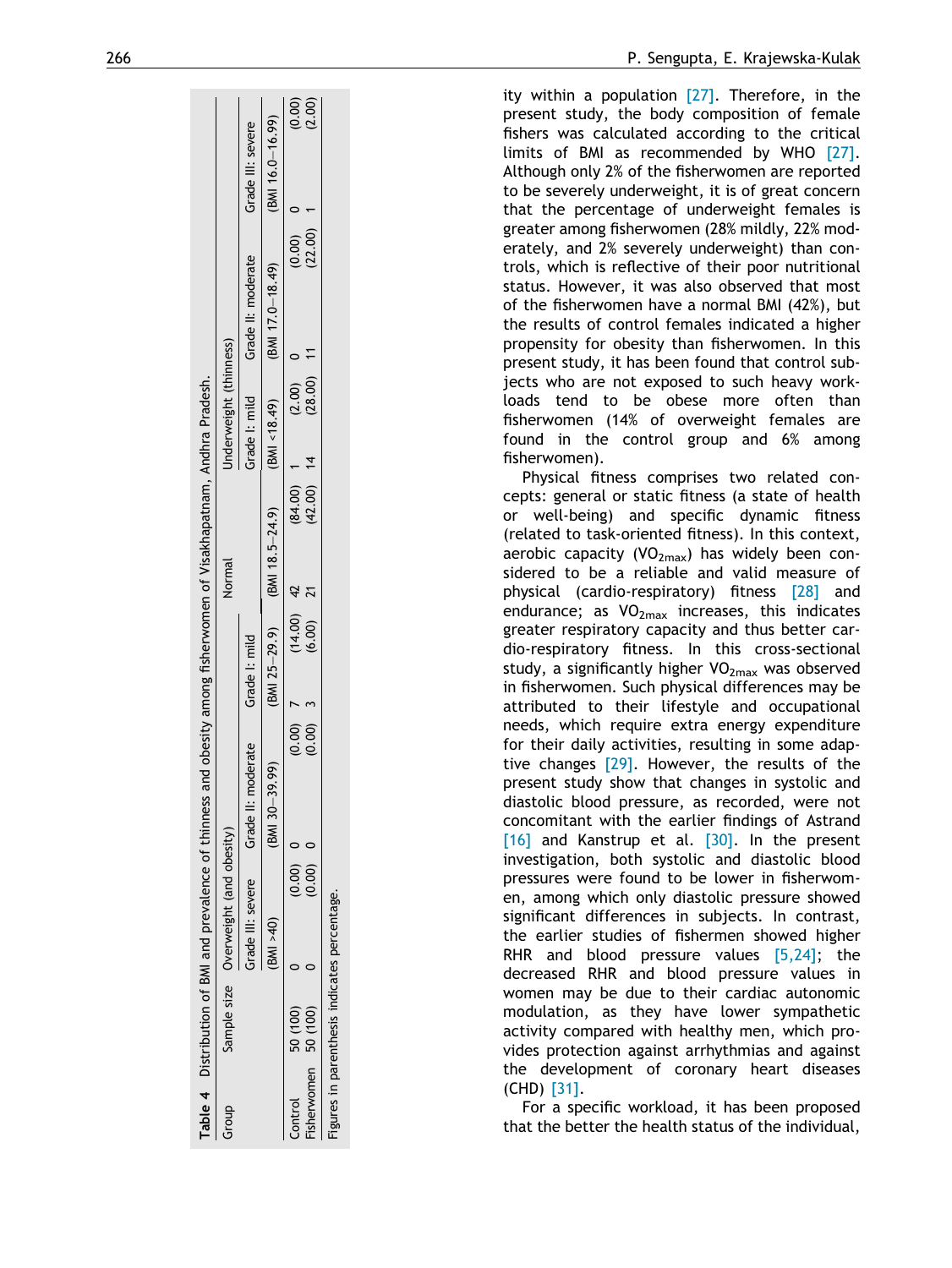<span id="page-7-0"></span>the more rapid will be the return of the heart rate to its resting level, and consequently results in lower recovery cardiac costs [\[14,32\].](#page-8-0) Similar results were found in fisherwomen, where the return of the heart rate to its resting level was more rapid than that of control subjects. Moreover, the peak heart rate is lesser in comparison to control subjects, indicating better physical conditioning in the fisherwomen group. Their pulse rate recovered quickly, which is also an indicator of better fitness and is reflected in significantly higher PFI and lower energy expenditure. In addition, they demonstrate better anaerobic power than sedentary workers ([Table 3](#page-5-0)). These data suggest that young fisherwomen have good cardiorespiratory fitness.

[Table 3](#page-5-0) also shows various physical parameters and obesity indicators, among which female fishers have shown lower BSA due to their shorter stature. They also showed lower PBF, fat mass, fat mass index, and body adiposity index than the cutoff values, which are indicators of their overall lower fat distribution compared with control females. It is also noted that body fat is related to BMI [\[33\]](#page-8-0). Thus, there may be an association between their lower BMI and lower amount of body fat. They also showed significantly lower fat free mass and Cindex, which indicates lower abdominal fat and muscle mass distribution. These results indicate an overall higher fat distribution in control females than in fisherwomen, but fisherwomen have much lower fat distribution in their abdominal regions. Anthropometry is one of the methods used in nutritional assessment. From a public health perspective, it is the most valid measure for the identification of subclinical forms of malnutrition [\[29\]](#page-8-0). The information can reflect the socioeconomic and nutritional status of the respondents. In the present study, although fisherwomen perform more work related to strength than control females do, they are not found to have more MUAC [\(Table 3](#page-5-0)), which is an estimate of energy storage and protein mass of the body and an indirect esti-mate of strength [\[34\].](#page-8-0) Waist circumference as well as waist-to-hip ratio  $[35-37]$  is found to be significantly lower in fisherwomen than in control subjects and is another indicator of lower fat percentage in young fisherwomen than in control subjects; this may be related to their poor socioeconomic status. Of these two parameters, waist circumference is considered to be a better index for fat location than WHR for predicting lipid profile in adult women  $[38]$ . However, it is a wellknown fact that BMI also has a negative correlation with WHR, which is very important in the case of women because this interrelation is a cue to female physical attractiveness (FPA) and the beauty of women [\[39\].](#page-8-0)

#### 5. Conclusion

The preceding discussion makes the things clear that the women who spend long hours in performing time-consuming and labor-intensive works in fisheries, residing in the coastal regions of Visakhapatnam district, India, have better health and physical fitness than the control subjects. Their occupational workload has a positive influence over their physical and physiological parameters. However, the findings of the present study also describe that almost 1 of 2 female residents of Visakhapatnam (26 out of 50 participants) are underweight, which is indicative of their poor nutritional status with respect to their workload. Therefore, appropriate precautionary measures should be taken to prevent the further progression of the problem into the younger members of the population.

## Conflict of interest

Authors declare that they do not have any conflict of interest about the publication of this article.

#### References

- [1] [Shaleesha A. Coastal fisher worker](http://refhub.elsevier.com/S2210-6006(14)00026-4/h0005)'s resource dependency and women'[s role in agriculture. J Beyond Anybhav](http://refhub.elsevier.com/S2210-6006(14)00026-4/h0005) [1997;1:40–2.](http://refhub.elsevier.com/S2210-6006(14)00026-4/h0005)
- [2] [Ashaletha S, Ramachandra C, Sheela I, Diwan AD, Sathiadas](http://refhub.elsevier.com/S2210-6006(14)00026-4/h0010) [R. Changing roles of fisherwomen of India: issues and](http://refhub.elsevier.com/S2210-6006(14)00026-4/h0010) [perspectives. In: Kohli Singh MP, Ratna T, editors. Women](http://refhub.elsevier.com/S2210-6006(14)00026-4/h0010) [in fisheries. Mumbai, India: Indian Society of Fisheries](http://refhub.elsevier.com/S2210-6006(14)00026-4/h0010) [Professionals; 2002. p. 21–43.](http://refhub.elsevier.com/S2210-6006(14)00026-4/h0010)
- [3] [Dehadrai PV. Women at the centre stage for socio](http://refhub.elsevier.com/S2210-6006(14)00026-4/h0015)[economic change in fishing community. In: Kohli Singh](http://refhub.elsevier.com/S2210-6006(14)00026-4/h0015) [MP, Ratna T, editors. Women in fisheries. Mumbai, India:](http://refhub.elsevier.com/S2210-6006(14)00026-4/h0015) [Indian Society of Fisheries Professionals; 2002. p. 1–7.](http://refhub.elsevier.com/S2210-6006(14)00026-4/h0015)
- [4] Department of Fisheries, Govt. of Andhra Pradesh. Outcome Budget 2009–2010: 1–29.
- [5] [Sengupta P, Sahoo S. Evaluation of health status of the](http://refhub.elsevier.com/S2210-6006(14)00026-4/h0025) [fishers: prediction of cardiovascular fitness and anaerobic](http://refhub.elsevier.com/S2210-6006(14)00026-4/h0025) [power. World J Life Sci Med Res 2011;1\(2\):25–30.](http://refhub.elsevier.com/S2210-6006(14)00026-4/h0025)
- [6] [Myers J, Prakash M, Froelicher V, Do D, Partington S, Atwood](http://refhub.elsevier.com/S2210-6006(14)00026-4/h0030) [JE. Exercise capacity and mortality among men referred](http://refhub.elsevier.com/S2210-6006(14)00026-4/h0030) [for exercise testing. N Engl J Med 2002;346:793–801.](http://refhub.elsevier.com/S2210-6006(14)00026-4/h0030)
- [7] [Sengupta P. Health impacts of yoga and pranayama: an art](http://refhub.elsevier.com/S2210-6006(14)00026-4/h0035)[of-the-state review. Int J Prev Med 2012;3\(7\):12–20.](http://refhub.elsevier.com/S2210-6006(14)00026-4/h0035)
- [8] [Keys A, Fidanza F, Karvonen MJ, et al. Indices of relative](http://refhub.elsevier.com/S2210-6006(14)00026-4/h0040) [weight and obesity. J Chronic Dis 1972;25:329–43](http://refhub.elsevier.com/S2210-6006(14)00026-4/h0040).
- [9] Eknoyan G. Adolphe quetelet (1796-1874)-the average man [and indices of obesity. Nephrol Dial Transplant](http://refhub.elsevier.com/S2210-6006(14)00026-4/h0045) [2008;23\(1\):47–51.](http://refhub.elsevier.com/S2210-6006(14)00026-4/h0045)
- [10] [Deurenberg P, Westrate JA, Seidell JC. Body mass index as](http://refhub.elsevier.com/S2210-6006(14)00026-4/h0050) [a measure of body fatness: age- and sex-specific prediction](http://refhub.elsevier.com/S2210-6006(14)00026-4/h0050) [formulas. Br J Nutr 1991;65:105–14.](http://refhub.elsevier.com/S2210-6006(14)00026-4/h0050)